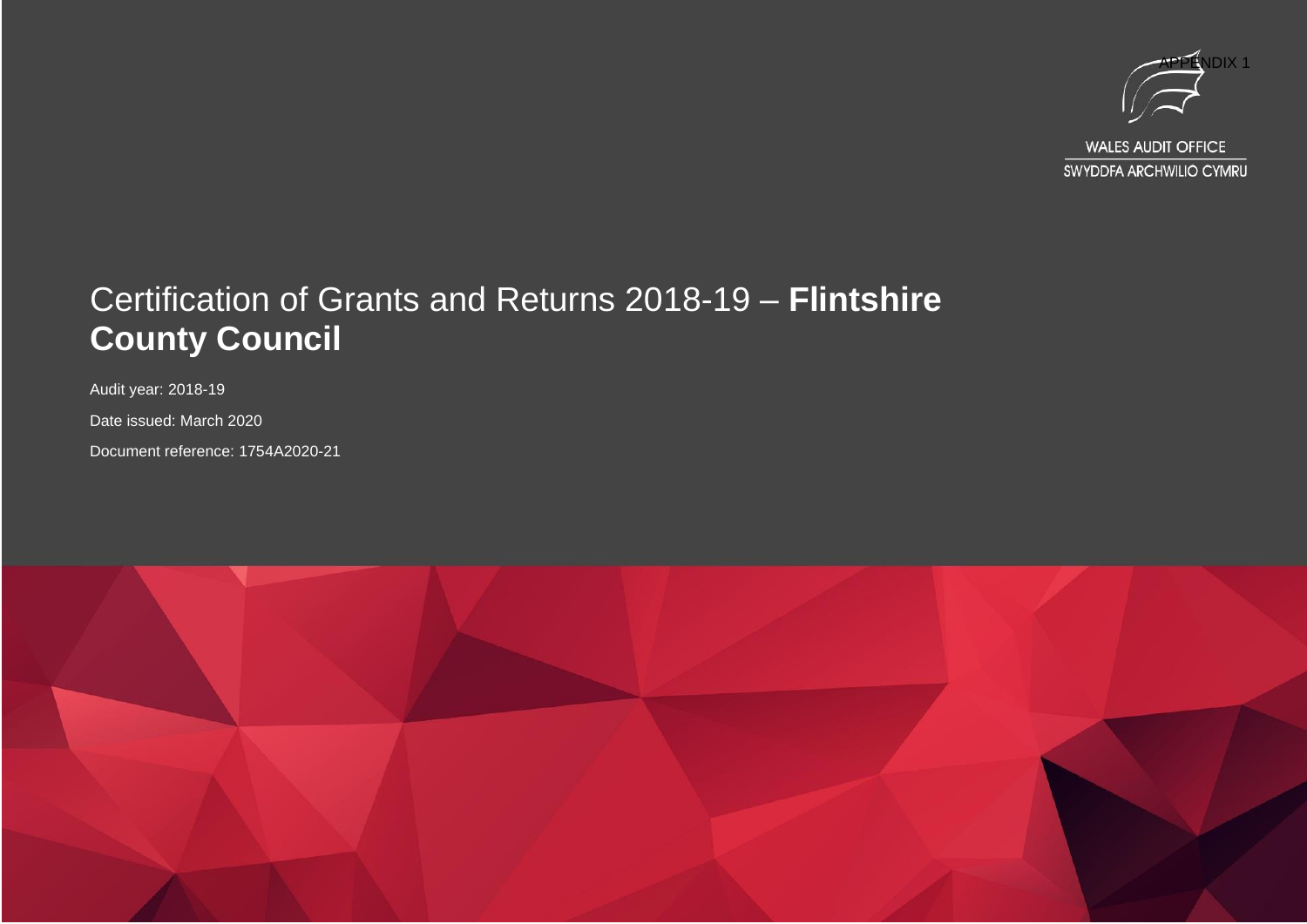This document has been prepared as part of work performed in accordance with statutory functions.

In the event of receiving a request for information to which this document may be relevant, attention is drawn to the Code of Practice issued under section 45 of the Freedom of Information Act 2000. The section 45 code sets out the practice in the handling of requests that is expected of public authorities, including consultation with relevant third parties. In relation to this document, the Auditor General for Wales and the Wales Audit Office are relevant third parties. Any enquiries regarding disclosure or re-use of this document should be sent to the Wales Audit Office at [infoofficer@audit.wales.](mailto:infoofficer@audit.wales)

We welcome correspondence and telephone calls in Welsh and English. Corresponding in Welsh will not lead to delay. Rydym yn croesawu gohebiaeth a galwadau ffôn yn Gymraeg a Saesneg. Ni fydd gohebu yn Gymraeg yn arwain at oedi.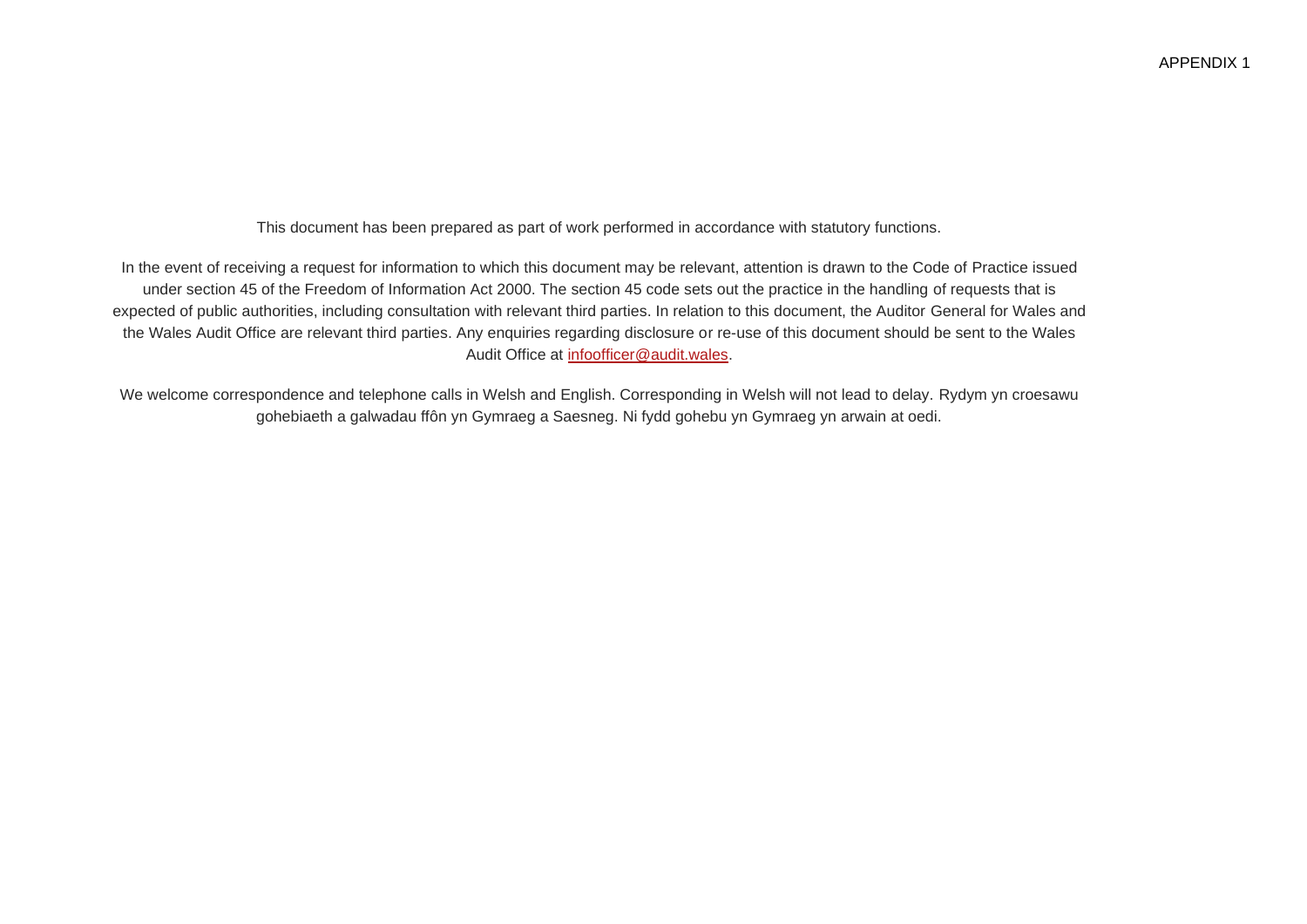### **Contents**

#### Summary report

| Summary                                | 4                    |
|----------------------------------------|----------------------|
| Summary of certification work outcomes | $\ddot{\phantom{1}}$ |
| Recommendations                        | 12                   |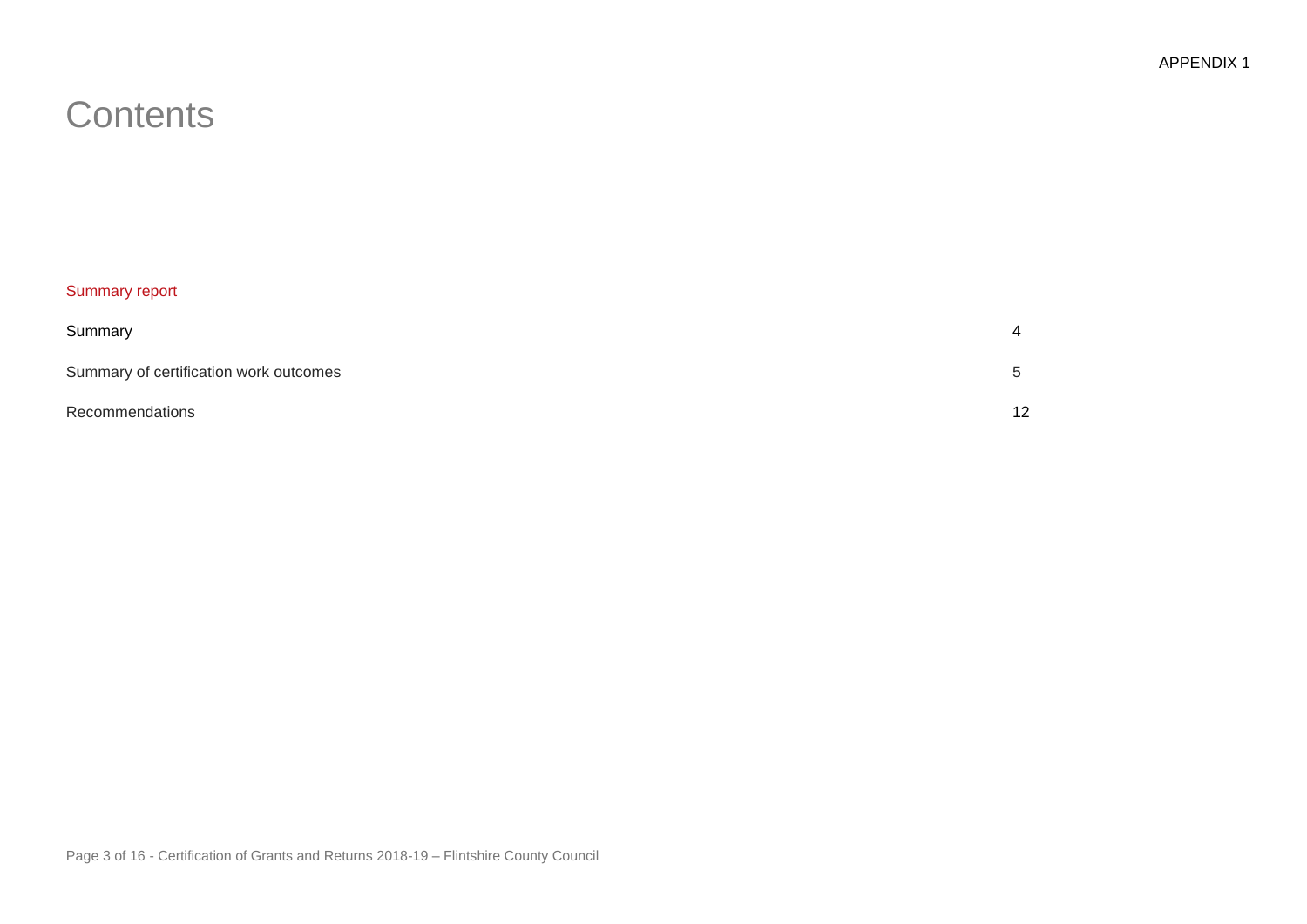## **Summary**

- 1 Under Paragraph 20 of Schedule 8 to the Government of Wales Act 2006 the Auditor General shall, if required by a local government or other grant-receiving body, make arrangements for certifying claims and returns (referred to as grant claims, hereafter).
- 2 We undertook our work with the aim of certifying individual claims and to answer the question:

'Does Flintshire County Council (the Authority) have adequate arrangements in place to ensure the production of co-ordinated, accurate, timely and properly documented grant claims?'

- 3 We have completed the audit and conclude that while the Authority had generally adequate arrangements in place for the production and submission of its 2018-19 grant claims, there is scope for improvement. We are continuing to work with the Authority to make these improvements for 2019-20. Our conclusion for 2018-19 is based on the following overall findings:
- 4 For 2018-19 we certified 10 grant claims, the same as 2017-18; however, the grant value was £18 million more due to changes in the grants requiring certification.
- 5 The Authority submitted all of its 2018-19 grant claims to us on time, which is an improvement from prior years. We can confirm that we have certified all of the claims, at a total audit cost of some £61,479 (2017-18: £64,687). The audits resulted in an additional £45,285 being claimable by the Authority in respect of 2018-19.
- 6 Forty percent of the claims were qualified; this represent an improvement from 2017-18 where half of the claims were qualified.
- 7 We would like to acknowledge the assistance and co-operation received from officers during the audit.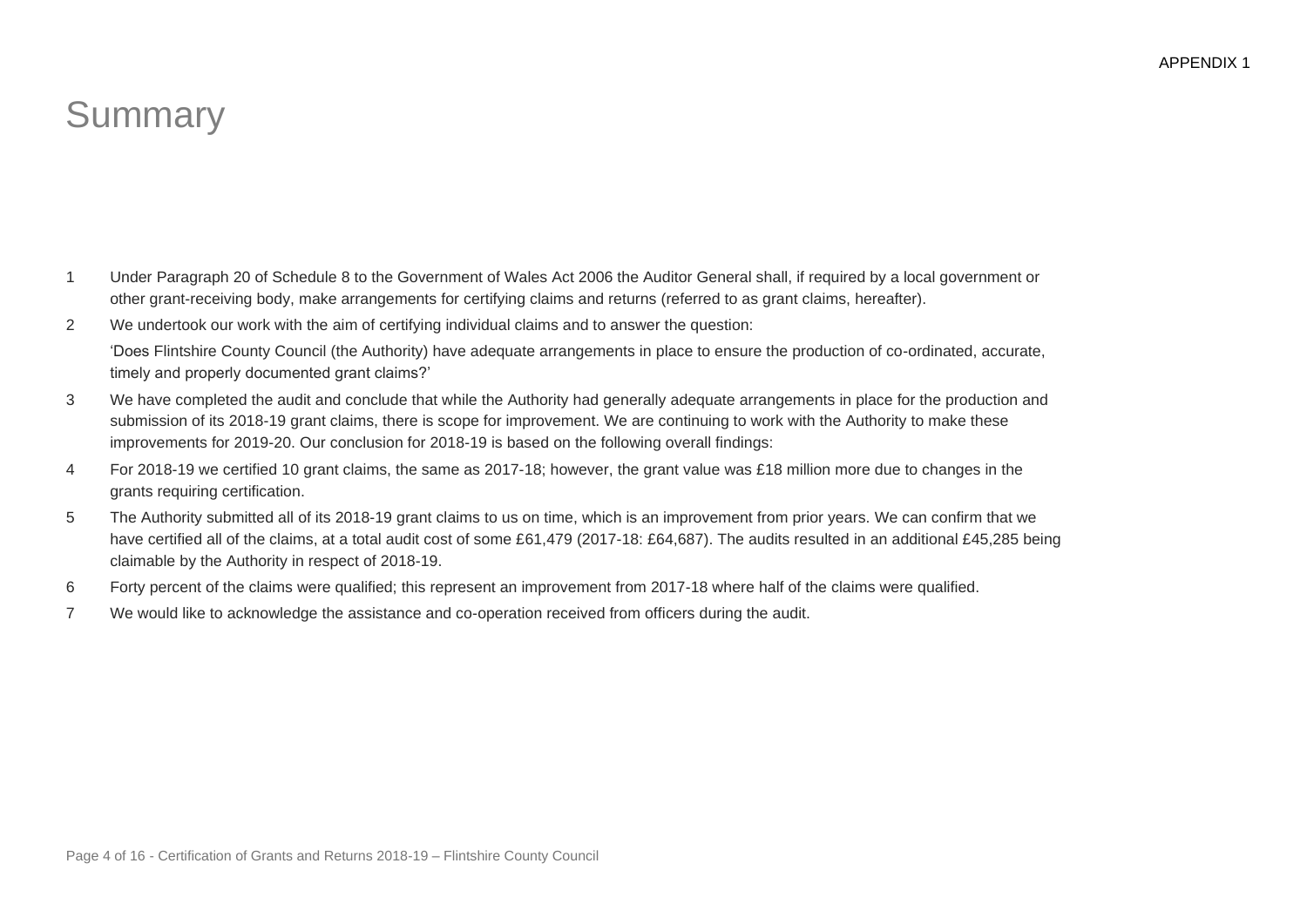# Summary of certification work outcomes

| Introduction and background     | This report summarises the results of work on the certification of the Authority's<br>2018-19 grant claims and returns                                                                                                                                                                                                                                                                                                                                      |  |  |  |  |
|---------------------------------|-------------------------------------------------------------------------------------------------------------------------------------------------------------------------------------------------------------------------------------------------------------------------------------------------------------------------------------------------------------------------------------------------------------------------------------------------------------|--|--|--|--|
|                                 | As appointed auditors of the Authority, we are asked on behalf of the Auditor General<br>to certify grant claims made by the Authority.                                                                                                                                                                                                                                                                                                                     |  |  |  |  |
|                                 | For 2018-19, we certified ten grants with a total value of £148 million.                                                                                                                                                                                                                                                                                                                                                                                    |  |  |  |  |
|                                 | We have produced this report so that we can provide feedback collectively to those officers having<br>the responsibility for grant management so that we can work together to identify further<br>improvements which can be made to improve the Authority's grants managements arrangements,<br>as it prepares for the implementation of the recent changes announced by Welsh Government to<br>the certification requirements for its grants from 2019-20. |  |  |  |  |
| <b>Timely receipt of claims</b> | Our analysis shows that all the grants received during the year were received by the Authority's<br>deadline.                                                                                                                                                                                                                                                                                                                                               |  |  |  |  |
|                                 | We encountered some difficulties obtaining timely responses to a number of audit queries. This<br>was due in part to new officers being responsible for some of the claims this year. This contributed<br>to delays in the submission of certified claims, with half of the claims being submitted after the<br>required deadlines.                                                                                                                         |  |  |  |  |
| <b>Certification results</b>    | We issued unqualified certificates for six grants and returns but qualifications were necessary<br>in four cases (40 per cent)                                                                                                                                                                                                                                                                                                                              |  |  |  |  |
|                                 | The reasons for qualifying the grants can be grouped into ongoing issues which have been<br>reported in previous financial years and issues which have come to our attention (for the first time)<br>during our grant work carried out in 2018-19:                                                                                                                                                                                                          |  |  |  |  |
|                                 | Qualification issues reported in previous financial years                                                                                                                                                                                                                                                                                                                                                                                                   |  |  |  |  |
|                                 | Insufficient monitoring of third-party expenditure;                                                                                                                                                                                                                                                                                                                                                                                                         |  |  |  |  |
|                                 | Lack of supporting evidence to demonstrate compliance with the Authority's Standing Orders for<br>contracts;                                                                                                                                                                                                                                                                                                                                                |  |  |  |  |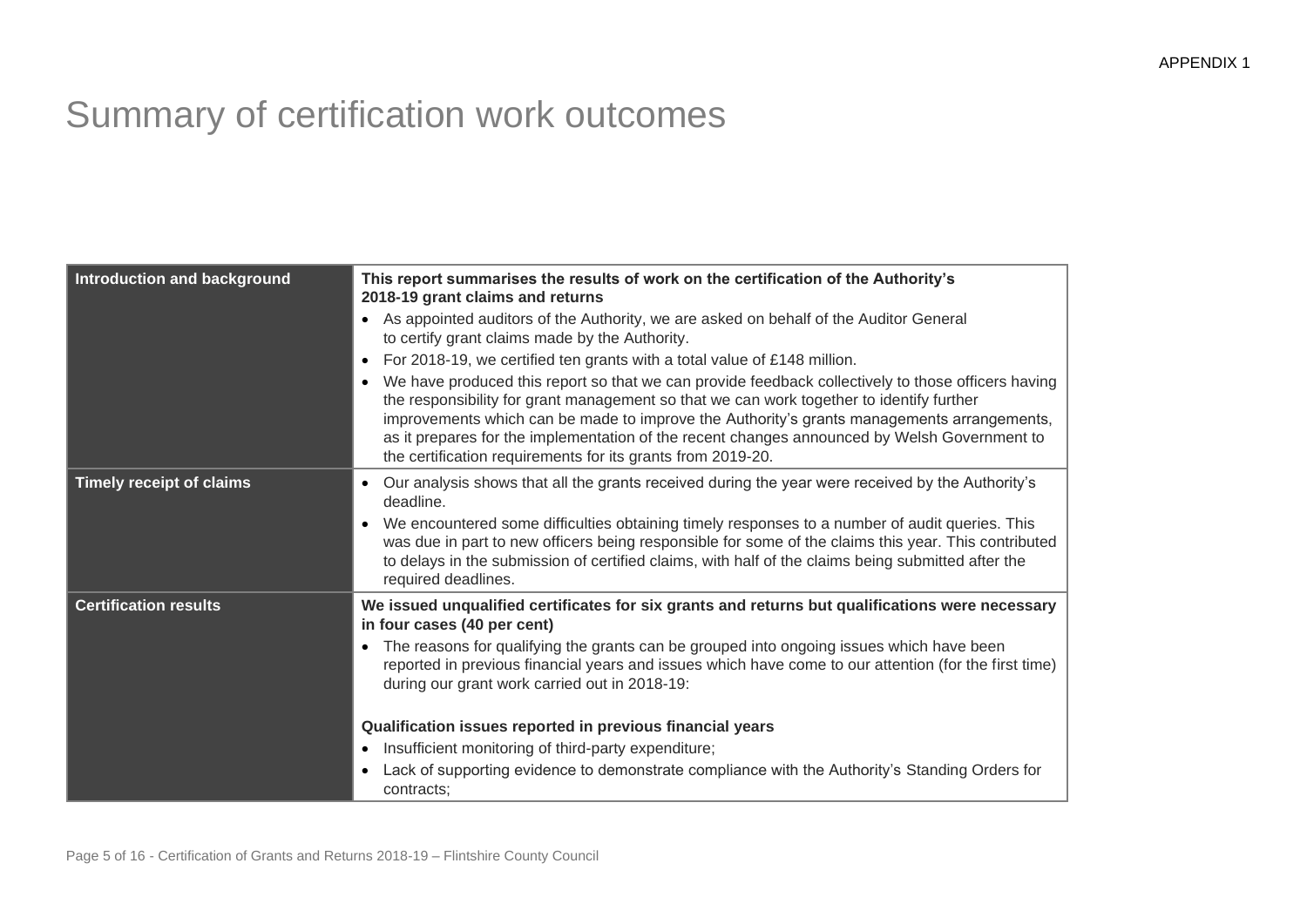|                              | Incorrect rent amount used when determining housing benefit entitlement;                                                                                                                                                                                                                                                                                                                                                                                                                                 |
|------------------------------|----------------------------------------------------------------------------------------------------------------------------------------------------------------------------------------------------------------------------------------------------------------------------------------------------------------------------------------------------------------------------------------------------------------------------------------------------------------------------------------------------------|
|                              | Assessed income amounts for housing benefit claims were incorrect; and                                                                                                                                                                                                                                                                                                                                                                                                                                   |
|                              | Misclassification of housing benefit overpayments in the housing benefit subsidy claim.<br>$\bullet$                                                                                                                                                                                                                                                                                                                                                                                                     |
|                              | Qualification issues reported for the first time in 2018-19                                                                                                                                                                                                                                                                                                                                                                                                                                              |
|                              | Misclassification of expenditure between tenure types in the housing benefit subsidy claim; and<br>$\bullet$                                                                                                                                                                                                                                                                                                                                                                                             |
|                              | Ineligible expenditure items included within claims.                                                                                                                                                                                                                                                                                                                                                                                                                                                     |
|                              | Qualification issues outside the Authority's control                                                                                                                                                                                                                                                                                                                                                                                                                                                     |
|                              | • Technical issues with the housing benefit system (Civica) which resulted in a number of errors in<br>the Housing Subsidy claim. This was also reported in previous financial years.                                                                                                                                                                                                                                                                                                                    |
| <b>Audit adjustments</b>     | Adjustments were necessary to five of the Authority's grants and returns as a result of our<br>auditor certification work this year                                                                                                                                                                                                                                                                                                                                                                      |
|                              | • There were only two significant adjustments (i.e. over £10,000). An adjustment of £11,564 was<br>made on the Non-Domestic Rates return, and £55,884 was made on the Bus Services Support<br>Grant.                                                                                                                                                                                                                                                                                                     |
|                              | The net adjustment to the two grants resulted in an increase of $£44,320$ compared to the original<br>$\bullet$<br>claims submitted. The element relating to the Bus Services Support Grant, £55,884, relates to the<br>BSSG reserve held by the Authority on behalf of Welsh Government, which does not directly<br>increase the amount payable to the Authority. Excluding the significant adjustment above, the net<br>adjustment of the other three grants was an increase of £965 to the Authority. |
| The Authority's arrangements | The Authority has generally adequate arrangements for preparing its grants and returns, and<br>supporting our certification work, but some improvements are required:                                                                                                                                                                                                                                                                                                                                    |
|                              | • We have made a number of recommendations which are detailed on page 12 of this report. The<br>Authority needs to focus on implementing these recommendations in preparation for the changes<br>to the Welsh Government grants certification arrangements from 2019-20.                                                                                                                                                                                                                                 |
|                              |                                                                                                                                                                                                                                                                                                                                                                                                                                                                                                          |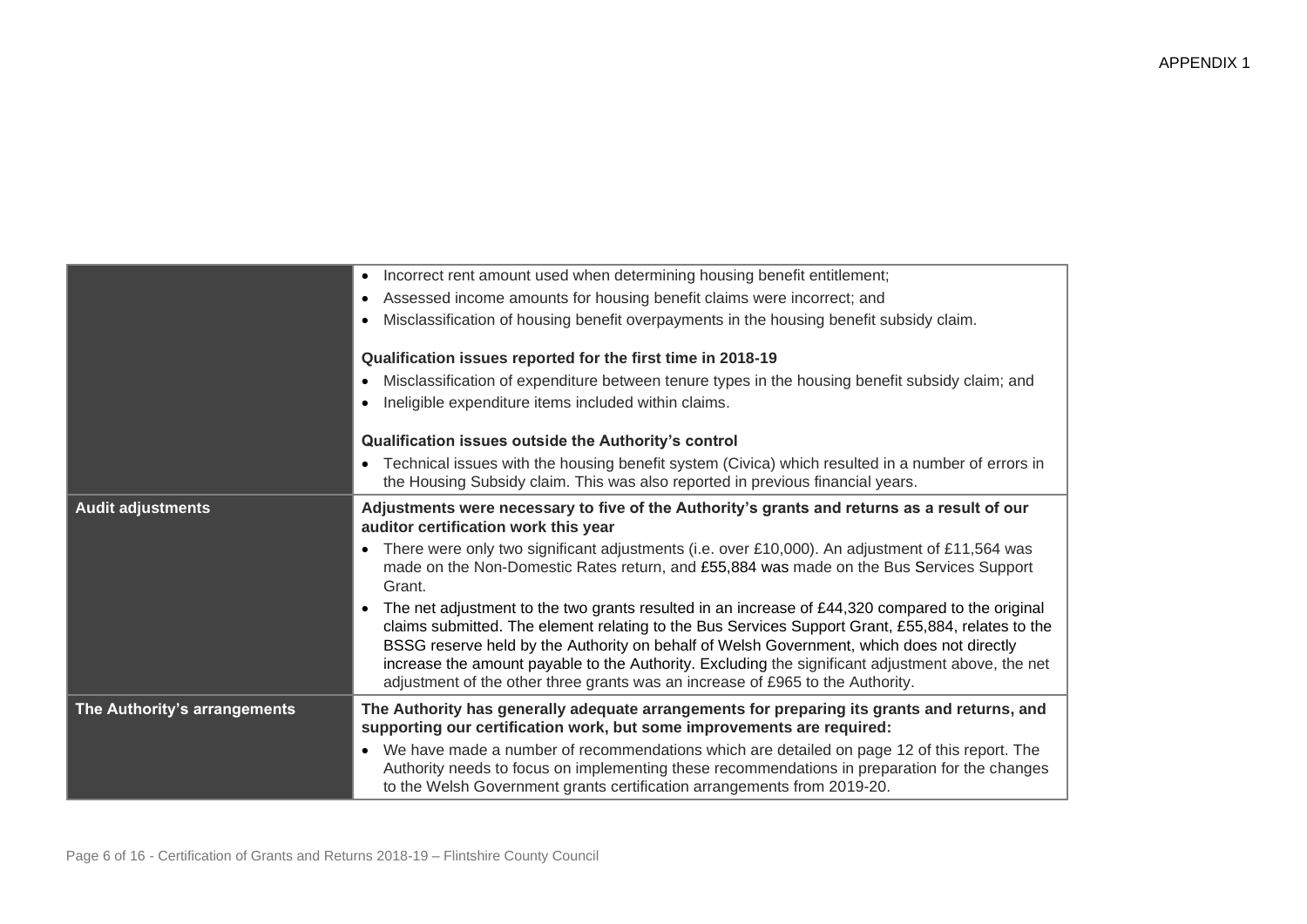- 8 Detailed on the following page is a summary of the key outcomes from our certification work on the Authority's 2018-19 grants and returns, showing where either audit amendments were made as a result of our work or where we had to qualify our audit certificate.
- 9 A qualification means that issues were identified concerning the Authority's compliance with a scheme's requirements that could not be resolved through adjustment. In these circumstances, it is likely that the relevant grant-paying body will require further information from the Authority to satisfy itself that the full amounts of grant claimed are appropriate.

#### **Key information for 2018-19**

**Overall, we certified 10 grants and returns:**

- Three were unqualified with no amendment.
- Two were unqualified but required some amendment to the final figures.
- One required a qualification to our audit certificate with no amendment.
- Three were qualified and required some amendment to the final figures.
- One claim requires auditor findings to be reported in an observation letter.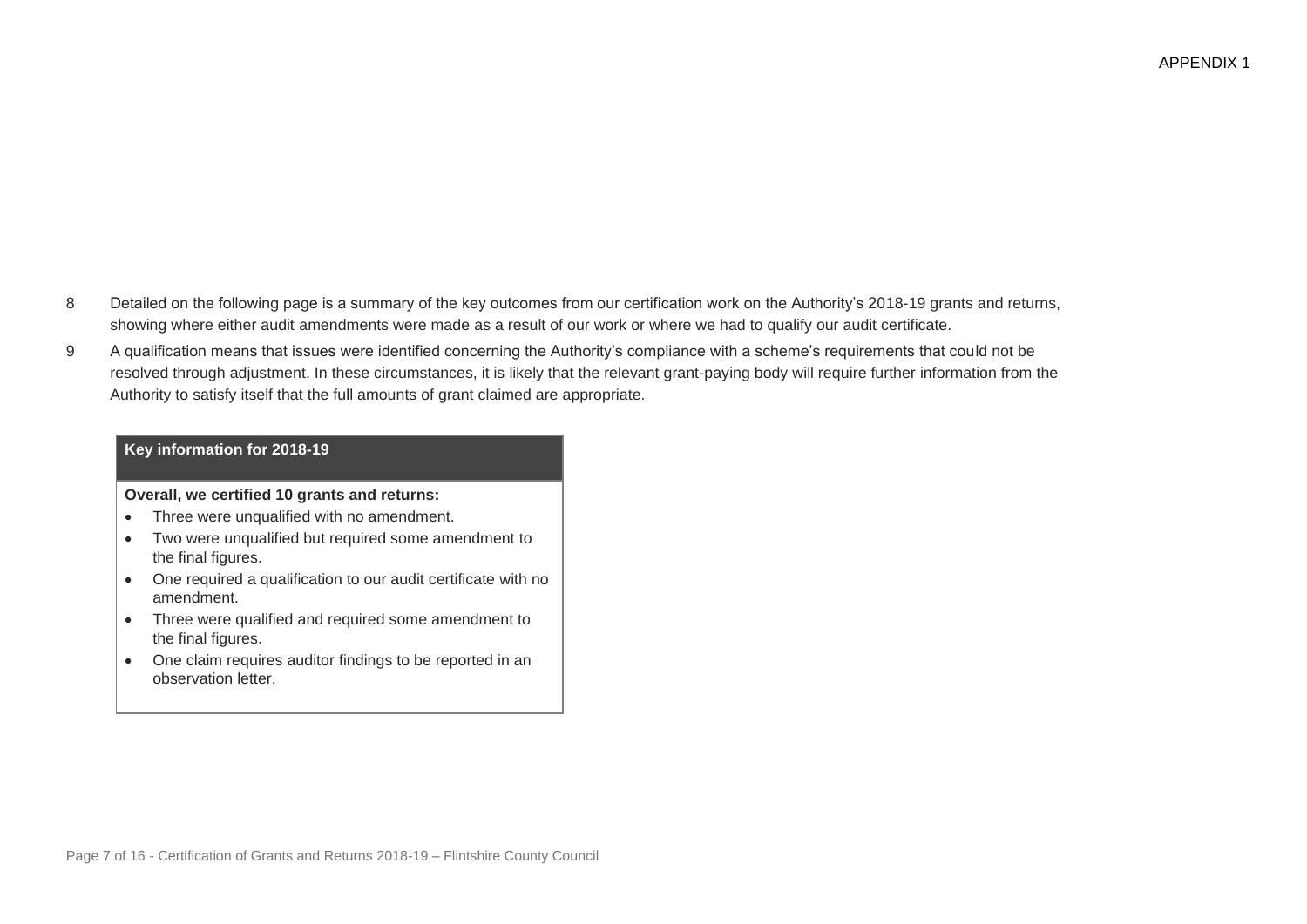| Ref         | Grants and returns                      | Claim<br>due | Claim<br>received | Late | Qualified<br>certificate | Adjustment<br>( > £10,000) | Adjustment<br>( <b>E</b> 10,000) | Unqualified<br>certificate |
|-------------|-----------------------------------------|--------------|-------------------|------|--------------------------|----------------------------|----------------------------------|----------------------------|
| $1 - BEN01$ | <b>Housing Benefit Subsidy</b>          | 30/04        | 30/04             | No   | Yes                      | No                         | £5,022                           | No                         |
| $2 - LA01$  | <b>NDR Non-Domestic Rates</b><br>Return | 31/05        | 31/05             | No   | No                       | (E11, 564)                 | No                               | Yes                        |
| $3 - EDU18$ | 21 <sup>st</sup> Century Schools        | 30/09        | 27/09             | No   | No                       | No                         | No                               | Yes                        |
| $4 - LA99$  | <b>Single Summary of Grants</b>         | 30/09        | 30/09             | No   | Λ                        | $\boldsymbol{\wedge}$      | $\boldsymbol{\wedge}$            | $\lambda$                  |
| $5 - TRA15$ | <b>Local Transport Fund</b>             | 30/09        | 27/09             | No   | No                       | No                         | No                               | Yes                        |
| $6 - TRA23$ | <b>Free Concessionary Travel</b>        | 30/09        | 27/09             | No   | Yes                      | No                         | (E4,057)                         | No                         |
| 7 – TRA27   | <b>Bus Services Support Grant</b>       | 30/09        | 27/09             | No   | Yes                      | £55,884                    | No                               | No                         |

**Total 4 £44,320 £965 5**

^ The Welsh Government requires auditor findings to be reported in an observations letter, so no qualification is possible on this claim. Consequently, no amendments are possible to the claim.

8 – PEN05 Teachers Pensions' 30/06 30/06 No Yes No No No No 9 – LA12 Sustainable Waste Management 31/08 22/08 No No No No £0\* Yes 10 – TRA28 Youth Travel Scheme 30/09 30/09 No No No No Yes

\* Amendment required to claim form as not properly completed, however there was no financial impact on the claim.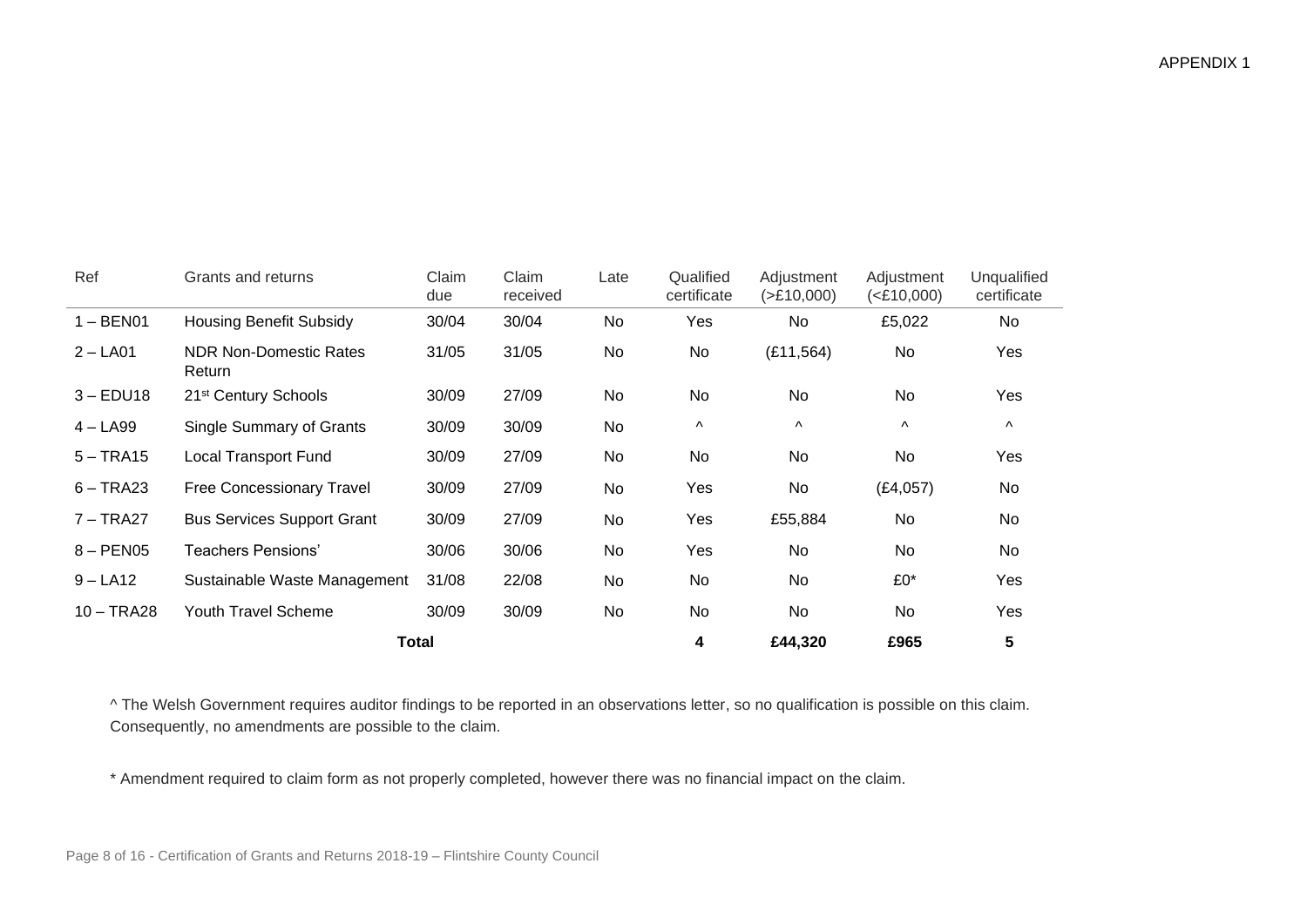|  | 10 This table summarises the key issues behind each of the adjustments or qualifications that were identified on page 8. |  |  |  |  |
|--|--------------------------------------------------------------------------------------------------------------------------|--|--|--|--|
|--|--------------------------------------------------------------------------------------------------------------------------|--|--|--|--|

| Ref | <b>Summary observations</b>                                                                                                                                                                                                                                                                                                                                                                                                                                                                                                                                                                                                                                                                                                                                                                                                                                                                                                                                                                                                                                                                                                                                                                                                                                                                                                                                                                                                                                                                                                          | <b>Amendment</b>                                                                                                                                                                                                                                                                                                                                                   |
|-----|--------------------------------------------------------------------------------------------------------------------------------------------------------------------------------------------------------------------------------------------------------------------------------------------------------------------------------------------------------------------------------------------------------------------------------------------------------------------------------------------------------------------------------------------------------------------------------------------------------------------------------------------------------------------------------------------------------------------------------------------------------------------------------------------------------------------------------------------------------------------------------------------------------------------------------------------------------------------------------------------------------------------------------------------------------------------------------------------------------------------------------------------------------------------------------------------------------------------------------------------------------------------------------------------------------------------------------------------------------------------------------------------------------------------------------------------------------------------------------------------------------------------------------------|--------------------------------------------------------------------------------------------------------------------------------------------------------------------------------------------------------------------------------------------------------------------------------------------------------------------------------------------------------------------|
|     | <b>Housing Benefit Subsidy</b><br>Incorrect assessed earnings figure – our testing identified 39 cases where the Authority had used the<br>incorrect amount. This resulted in an overpayment of benefit in 20 of these cases.<br>Overpayment classification – our testing identified 12 cases where the Authority misclassified the<br>$\bullet$<br>overpayment in the subsidy claim.<br>Incorrect rent - our testing identified two cases where the Authority input the claimant's rent incorrectly,<br>$\bullet$<br>resulting in an overpayment.<br>Expenditure misclassification – our testing identified that all the cases within a cell on the claim (82)<br>cases) were incorrectly classified as HRA tenancy but should have been Non-HRA Rent Rebate<br>tenancy. The total value of the error was £67,036, which the Authority chose not to correct. There was<br>no impact in subsidy as a result of this error.<br>System issues – our testing identified two cases where issues with the Authority's housing benefit<br>system (Civica) resulted in errors being identified in the housing subsidy claim. The Authority has raised<br>these issues with Civica and is working to resolve them. There are still issues identified as part of the<br>2017-18 audit that remain outstanding with Civica.<br>The claim was amended as our audit identified errors that affected a number of cells within the return. The<br>net effect of these amendments was to increase the amount receivable by the Authority by £5,022. | Our qualification letter to<br>the Department for Work<br>and Pensions (DWP)<br>reported extrapolated<br>errors totalling £10,254.<br>The Department is<br>currently considering our<br>findings and is<br>proceeding to decide on<br>the potential recovery of<br>any overpaid subsidy.<br>An increase of £5,022 to<br>the amount receivable<br>by the Authority. |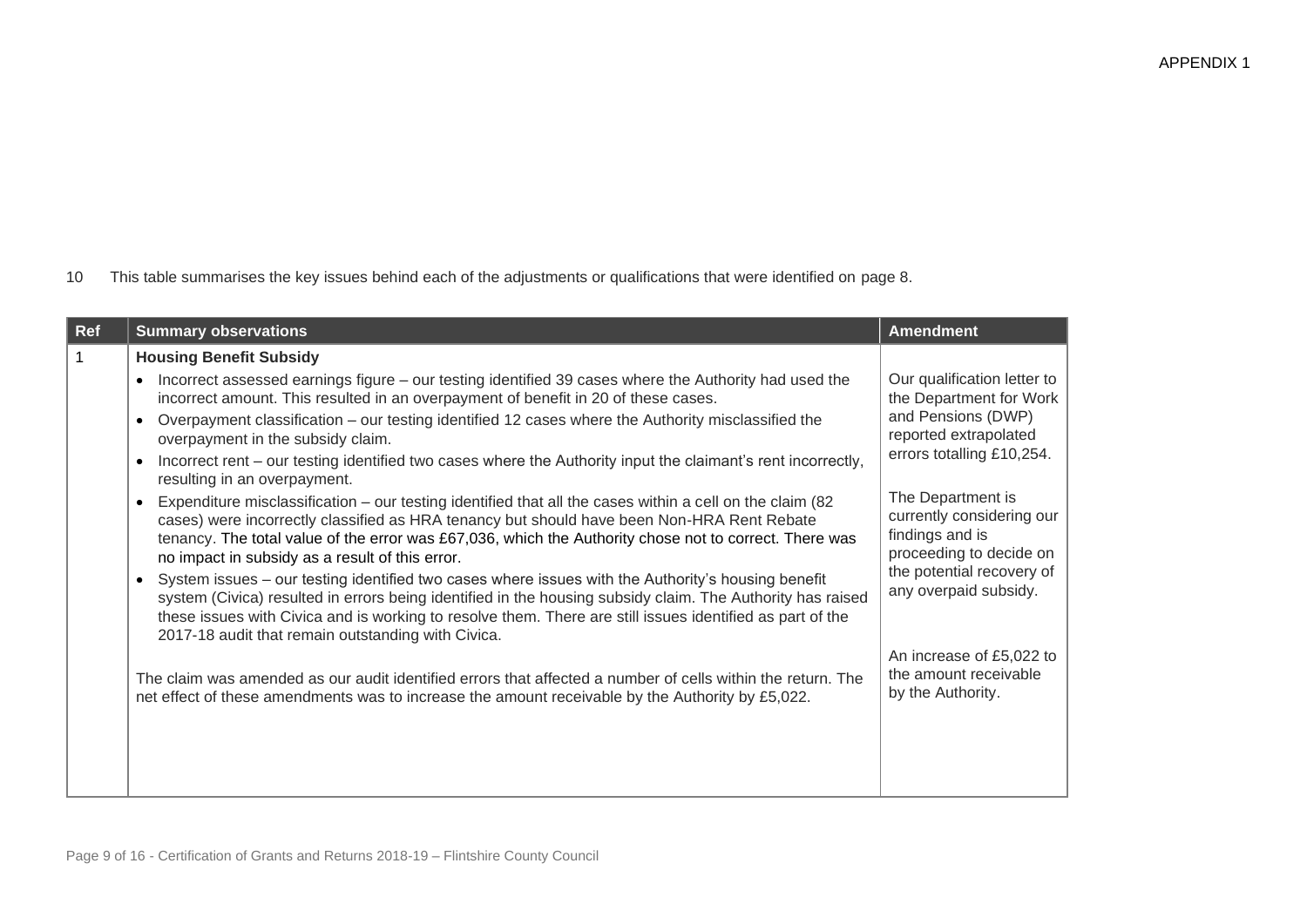| Ref            | <b>Summary observations</b>                                                                                                                                                                                                                                                                                                                                                                                                                                                                                                                                                                                              | <b>Amendment</b>                                                                                                                                                                                                                        |
|----------------|--------------------------------------------------------------------------------------------------------------------------------------------------------------------------------------------------------------------------------------------------------------------------------------------------------------------------------------------------------------------------------------------------------------------------------------------------------------------------------------------------------------------------------------------------------------------------------------------------------------------------|-----------------------------------------------------------------------------------------------------------------------------------------------------------------------------------------------------------------------------------------|
| 2              | <b>NDR Non-Domestic Rates Return</b><br>Our testing identified that the return had been incorrectly compiled in relation to transitional relief, which<br>resulted in an overstatement of £11,564.<br>The return was qualified in 2017-18 as the Authority was unable to fully reconcile claim expenditure to<br>the financial ledger. The difference in 2017-18 was £19,047. Whilst not being a qualification issue this<br>year, as it was below the Welsh Government's reporting threshold of £10,000, a difference of £6,383<br>remained between the claim expenditure and amounts recorded in the financial ledger. | The Authority's<br>contribution to the<br><b>NNDR Collection Pool</b><br>increased by £11,564                                                                                                                                           |
| $\overline{4}$ | <b>Single Summary of Grants</b><br>Our review of a sample of new contracts awarded in the year identified that one service level agreement<br>was not awarded in accordance with the Authority's standing orders.<br>Testing a sample of expenditure items identified £17,600 of ineligible expenditure included on the<br>Families First scheme.<br>The grant awarded amount recorded in the return was incorrect for both the Flying Start schemes.                                                                                                                                                                    | Not applicable as the<br><b>Welsh Government</b><br>requires auditor findings<br>to be reported in an<br>observations letter. No<br>qualification or<br>amendments are<br>required to be made to<br>the claim for issues<br>identified. |
| 6              | <b>Free Concessionary Travel</b><br>Operator costs had been incorrectly duplicated in the claim expenditure.<br>The Authority was unable to demonstrate there was sufficient monitoring of third-party expenditure<br>within the claim, to ensure it was in accordance with the terms and conditions of the grant.                                                                                                                                                                                                                                                                                                       | A decrease of (£4,057)<br>to the amount receivable<br>by the Authority.                                                                                                                                                                 |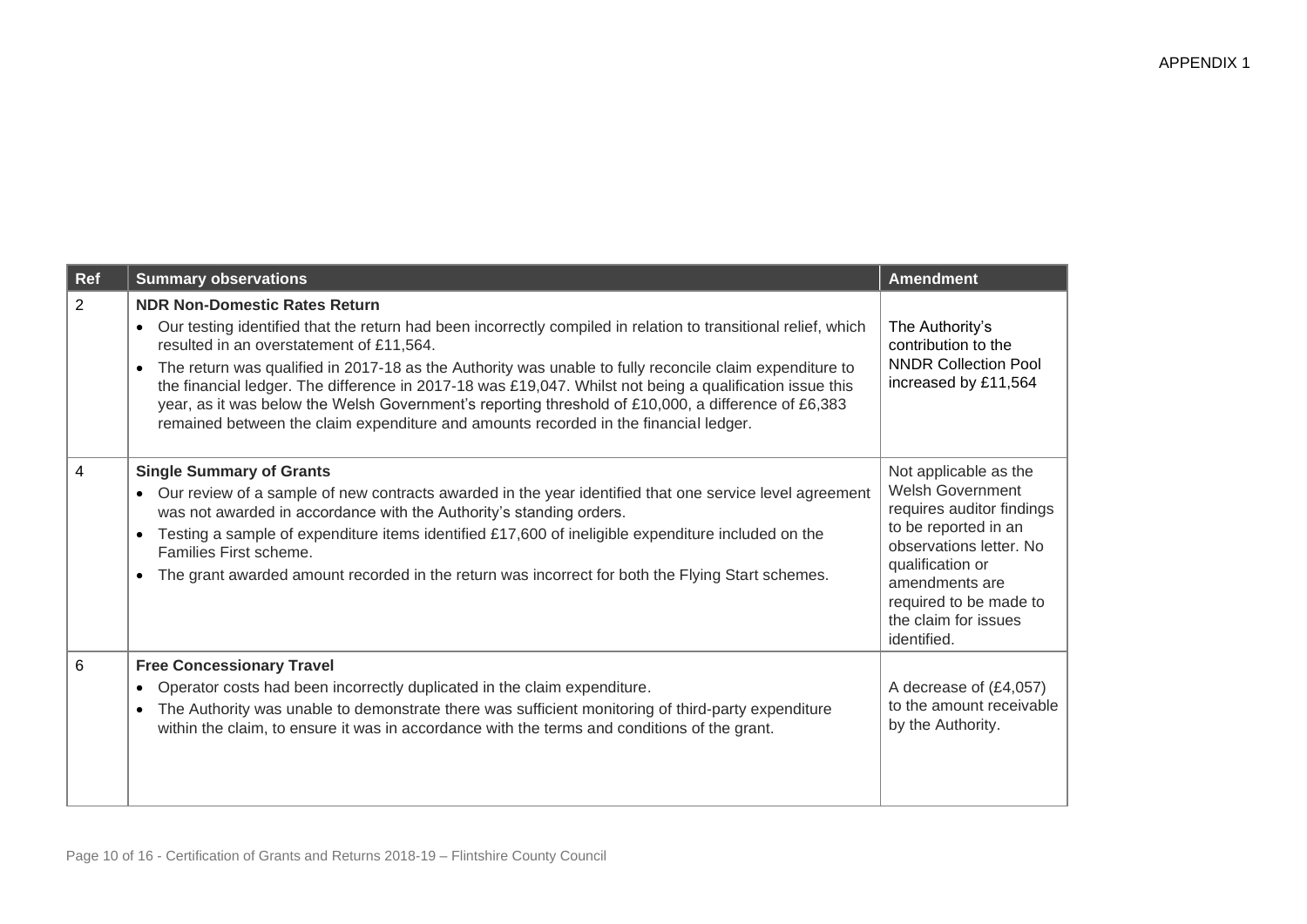| Ref            | <b>Summary observations</b>                                                                                                                                                                                                                                                                                                                                                                                                                                                                                                | <b>Amendment</b>                                                                                                                                                                                                                                        |
|----------------|----------------------------------------------------------------------------------------------------------------------------------------------------------------------------------------------------------------------------------------------------------------------------------------------------------------------------------------------------------------------------------------------------------------------------------------------------------------------------------------------------------------------------|---------------------------------------------------------------------------------------------------------------------------------------------------------------------------------------------------------------------------------------------------------|
| $\overline{7}$ | <b>Bus Services Support Grant</b><br>Annual expenditure was understated due to balances from prior years being incorrectly omitted from the<br>current year's claim form.<br>The claim allows for a carry forward of 10% of the grant allocation. Due to the claim being amended to<br>$\bullet$<br>correct for the above error, the carry forward amount was 10.9%.                                                                                                                                                       | An increase of £55,884<br>to the BSSG reserve<br>held on behalf of Welsh<br>Government.                                                                                                                                                                 |
| 8              | <b>Teachers' Pensions</b><br>The breakdown of pension contributions for each tier of salary on the return did not agree to the amount<br>$\bullet$<br>calculated using the expected pension contribution rate specified by Teachers' Pensions. Contributions<br>included on the return were £79 higher than the figures recalculated as part of the audit.<br>Our testing identified that two teachers were in the incorrect tier and therefore their employee<br>contributions were being deducted at the incorrect rate. | No amendments<br>required - differences<br>identified from analytical<br>review and not<br>separately identifiable to<br>individuals.<br>The matters have been<br>reported to Teachers'<br>Pensions as required by<br>the certification<br>instruction. |
|                | <b>Total effect of amendments to the Authority</b>                                                                                                                                                                                                                                                                                                                                                                                                                                                                         | £45,285                                                                                                                                                                                                                                                 |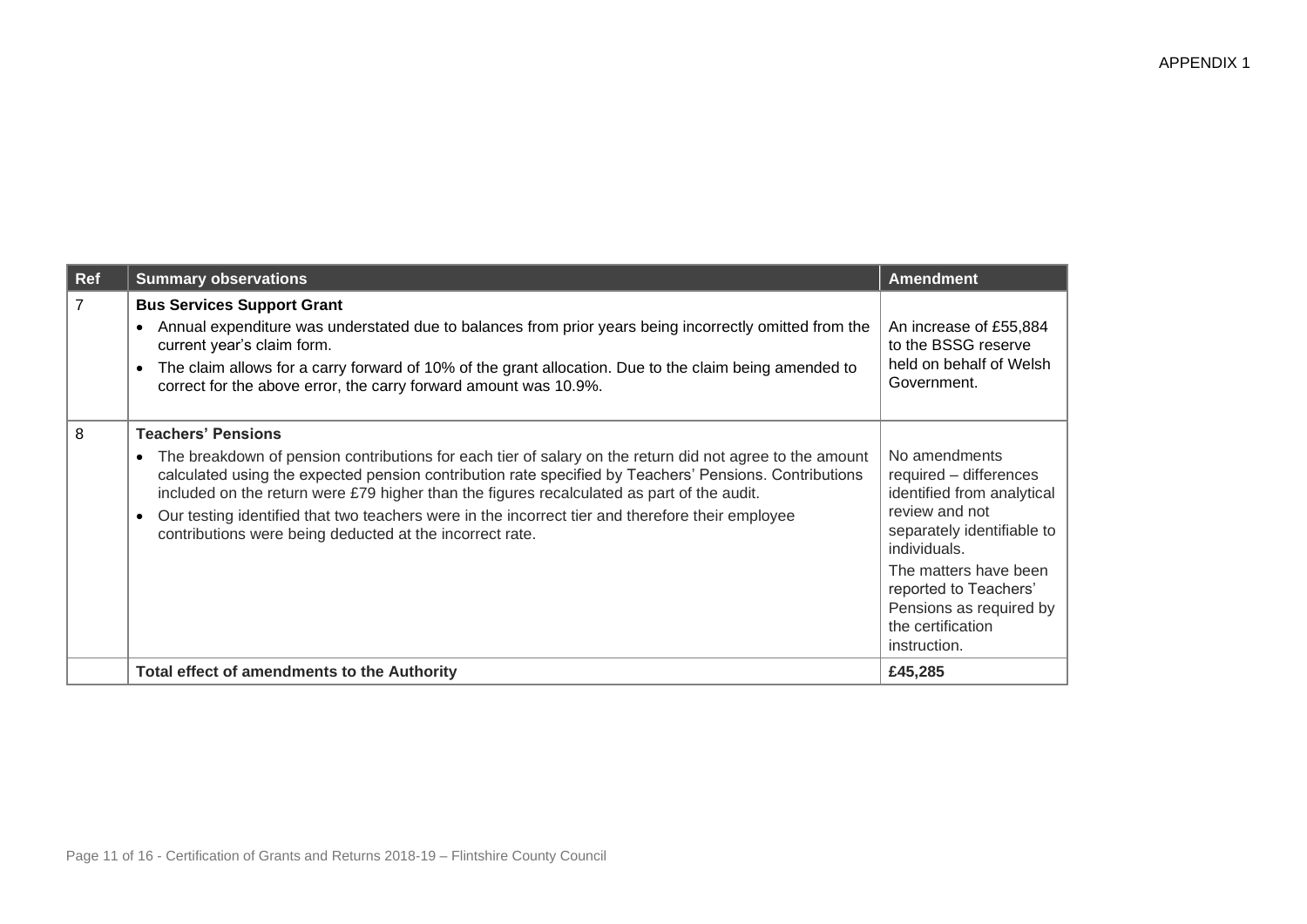## Recommendations

11 We have given each recommendation a risk rating and agreed what action management will need to take. We will follow up these recommendations during next year's audit.

| Priority 1                                                                                                                                                                                                                                                                           | <b>Priority 2</b>                                                                                                                                                                                                                                                                                                                | <b>Priority 3</b>                                                                                                                                                                                                                                                                                           |
|--------------------------------------------------------------------------------------------------------------------------------------------------------------------------------------------------------------------------------------------------------------------------------------|----------------------------------------------------------------------------------------------------------------------------------------------------------------------------------------------------------------------------------------------------------------------------------------------------------------------------------|-------------------------------------------------------------------------------------------------------------------------------------------------------------------------------------------------------------------------------------------------------------------------------------------------------------|
| Issues that are fundamental and material to<br>your overall arrangements for managing<br>grants and returns or compliance with<br>scheme requirements. We believe that these<br>issues might mean that you do not meet a<br>grant scheme requirement or reduce<br>(mitigate) a risk. | Issues that have an important effect on your<br>arrangements for managing grants and<br>returns or complying with scheme<br>requirements, but do not need immediate<br>action. You may still meet scheme<br>requirements in full or in part or reduce<br>(mitigate) a risk adequately but the weakness<br>remains in the system. | Issues that would, if corrected, improve your<br>arrangements for managing grants and<br>returns or compliance with scheme<br>requirements in general, but are not vital to<br>the overall system. These are generally<br>issues of best practice that we feel would<br>benefit you if you introduced them. |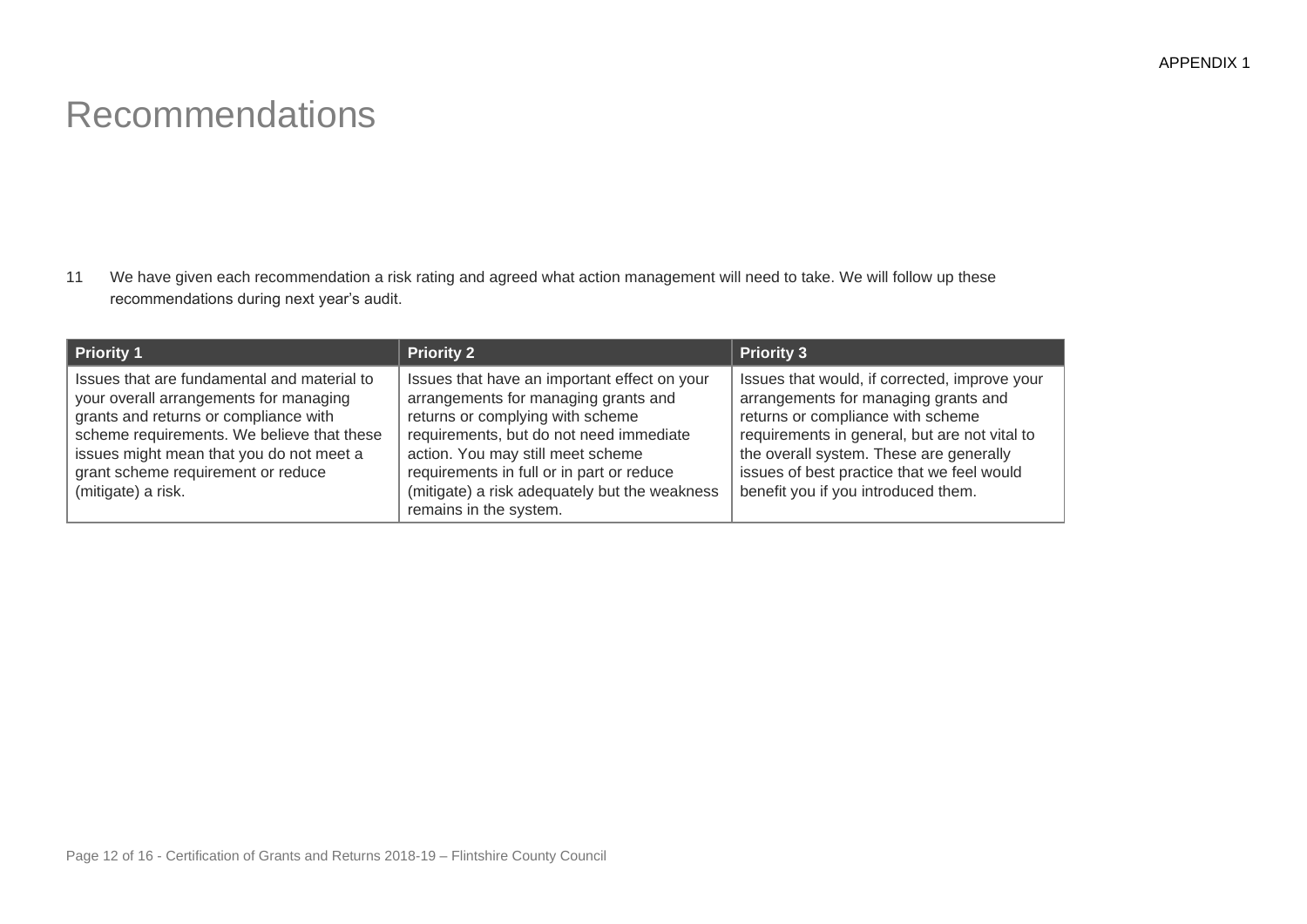| <b>Issue</b>                                                                                                                       | <b>Implication</b>                                                           | <b>Recommendation</b>                                                                                                                                                         | <b>Priority</b> | <b>Comment</b>                                                                                                                                                                               | <b>Responsible</b><br>officer and target<br>date |
|------------------------------------------------------------------------------------------------------------------------------------|------------------------------------------------------------------------------|-------------------------------------------------------------------------------------------------------------------------------------------------------------------------------|-----------------|----------------------------------------------------------------------------------------------------------------------------------------------------------------------------------------------|--------------------------------------------------|
| Lack of effective<br>monitoring of third-<br>party expenditure<br>to ensure grant<br>has been used for<br>the intended<br>purpose. | The Authority has not<br>complied with the terms<br>and conditions of grant. | R <sub>1</sub><br>The Authority must have<br>adequate procedures in<br>place to ensure only<br>eligible expenditure<br>incurred by third parties is<br>included in the claim. | $\mathbf 1$     | Systems are in place<br>with expenditure<br>monitored. Evidence<br>of this process will be<br>included as part of the<br>monitoring<br>information supplied<br>to auditors from 2019-<br>20. | Ceri Hansom<br>01/04/2020                        |
| Contracts not<br>awarded in<br>accordance with<br>procurement<br>procedures.                                                       | The Authority has not<br>complied with the terms<br>and conditions of grant. | Ensure evidence is<br>R <sub>2</sub><br>retained to demonstrate<br>contract procedure rules<br>have been complied with<br>and that this evidence is<br>available for audit.   | 1               | Service and Finance<br>leads will be<br>reminded of their<br>responsibilities<br>around contract<br>procedure rules and<br>the need to provide<br>evidence for audit.                        | Dave Ledsham<br>01/04/2020                       |
| Housing subsidy<br>overpayments<br>misclassified.                                                                                  | Claims may be qualified.                                                     | Review the existing quality<br>R <sub>3</sub><br>assurance arrangements<br>for housing benefit<br>overpayments to                                                             | $\overline{2}$  | A review of current<br>arrangements is<br>being undertaken as<br>part of the services                                                                                                        | Jen Griffiths<br>01/06/2020                      |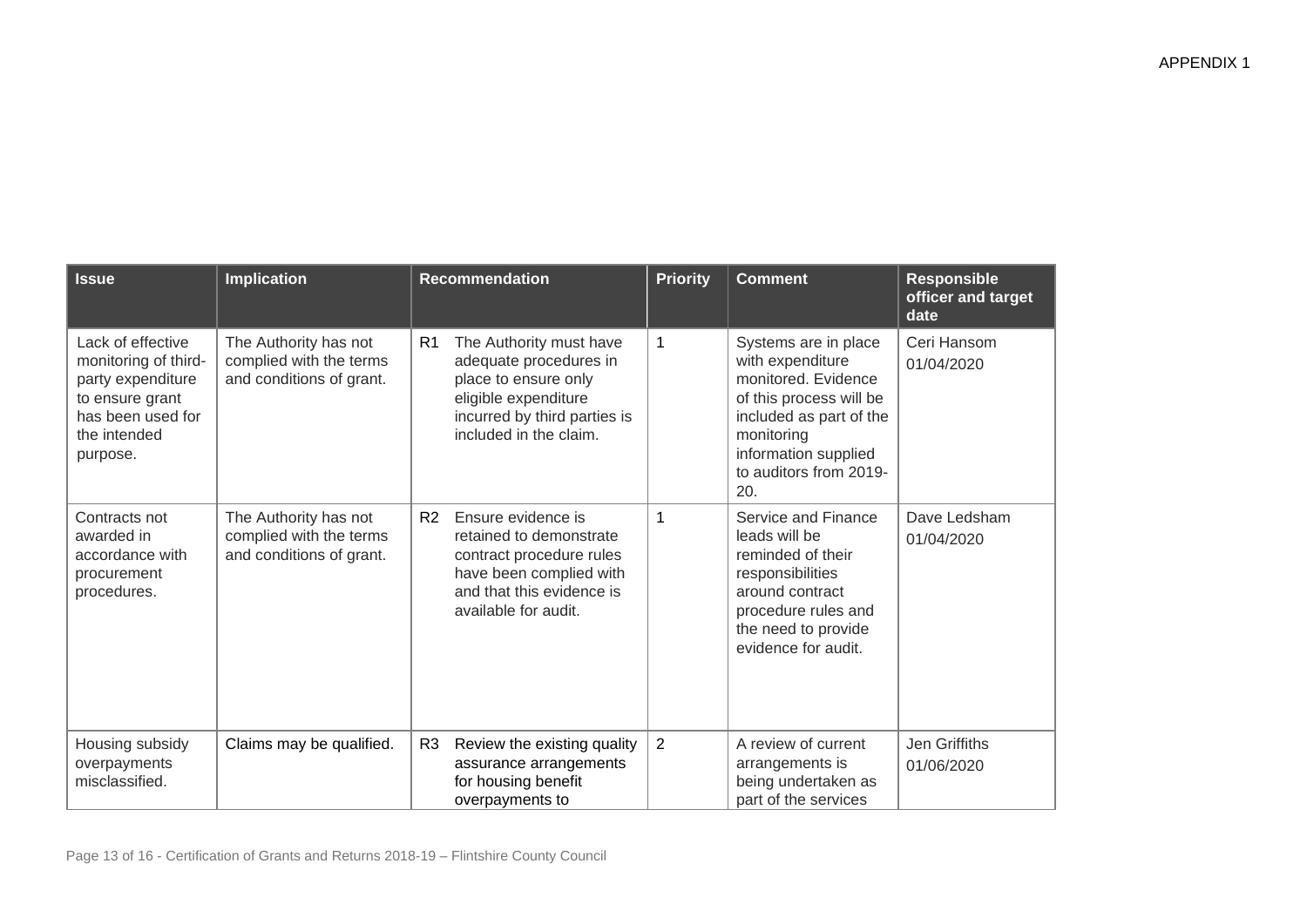| <b>Issue</b>                                                                                                      | <b>Implication</b>                                                     | <b>Recommendation</b>                                                                                                                                     | <b>Priority</b> | <b>Comment</b>                                                                                                                     | <b>Responsible</b><br>officer and target<br>date |
|-------------------------------------------------------------------------------------------------------------------|------------------------------------------------------------------------|-----------------------------------------------------------------------------------------------------------------------------------------------------------|-----------------|------------------------------------------------------------------------------------------------------------------------------------|--------------------------------------------------|
|                                                                                                                   |                                                                        | determine whether they<br>can be strengthened to<br>reduce the number of<br>errors in the housing<br>subsidy claim.                                       |                 | <b>Quality Assurance</b><br>Testing Plan.                                                                                          |                                                  |
| Housing benefit<br>system issues<br>resulting in errors<br>in the housing<br>subsidy claim                        | Claims may be qualified.                                               | Continue to engage with<br>R4<br>the Authority's software<br>supplier (Civica) to resolve<br>all issues and correct<br>affected claims as<br>appropriate. | 1               | Engagement with<br>Civica is ongoing to<br>resolve the issues.                                                                     | Jen Griffiths<br>01/06/2020                      |
| Assessed earned<br>figures being<br>inaccurately<br>recorded in the<br>assessment of<br>housing benefit<br>claims | Claims may be qualified.                                               | Develop quality assurance<br>R5<br>arrangements to ensure<br>that assessed income<br>figures used are correctly<br>stated.                                | $\mathbf 1$     | A review of current<br>arrangements is<br>being undertaken as<br>part of the services<br><b>Quality Assurance</b><br>Testing Plan. | Jen Griffiths<br>01/06/2020                      |
| Claim expenditure<br>not fully reconciled<br>to the Authority's<br>financial ledger.                              | Any over claim may need<br>to be recovered by the<br>Welsh Government. | R <sub>6</sub><br>Fully reconcile all claim<br>expenditure to the<br>financial ledger prior to<br>submission to the Welsh<br>Government.                  | $\mathbf{1}$    | Additional checks will<br>be carried out at<br>financial year end and<br>WG have now<br>amended the NDR3                           | David Barnes<br>01/04/2020                       |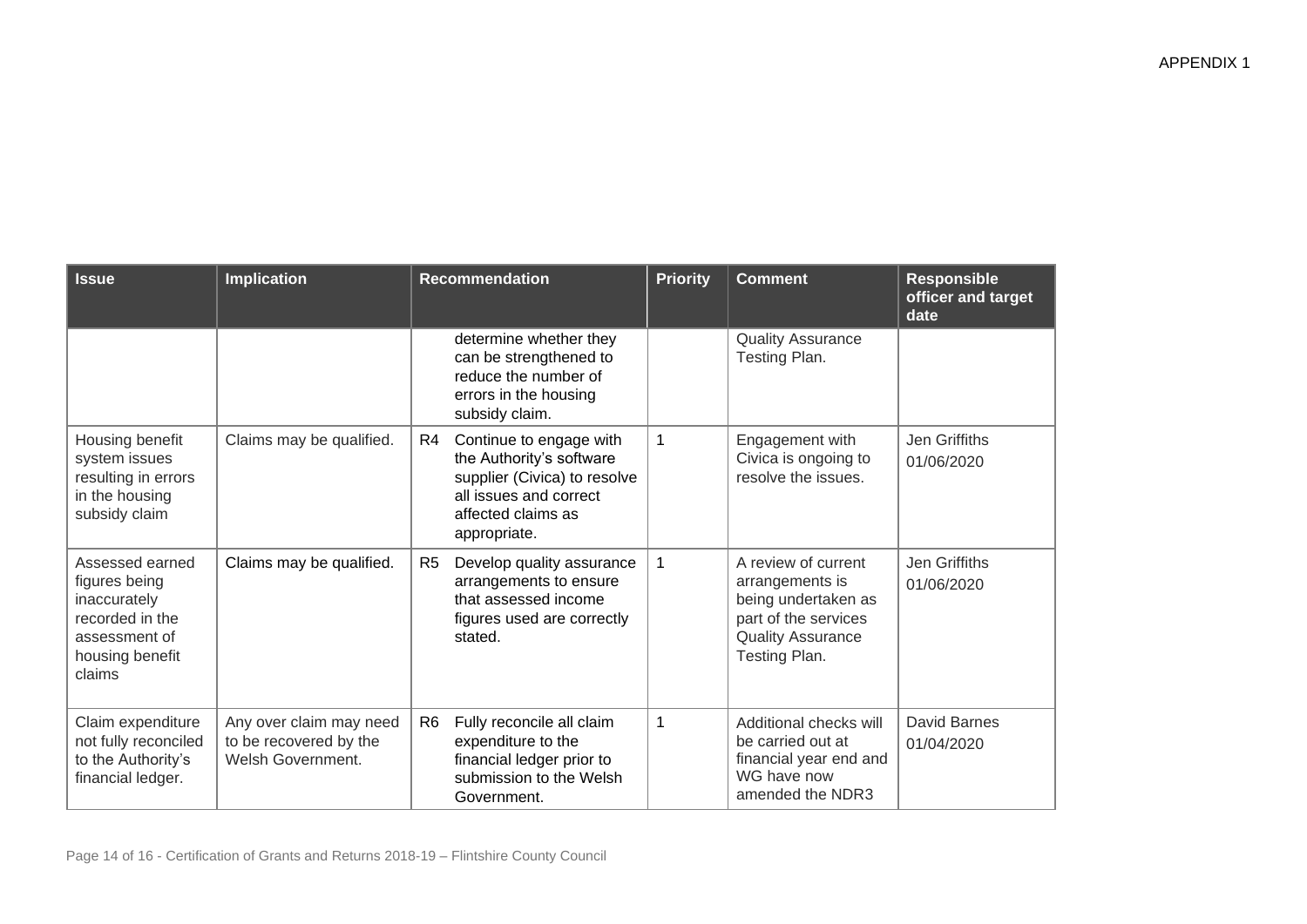| <b>Issue</b>                                                             | <b>Implication</b>                                                                                                                               | <b>Recommendation</b>                                                                                                                                                                                                                                         | <b>Priority</b> | <b>Comment</b>                                                                                                                                                                     | <b>Responsible</b><br>officer and target<br>date |
|--------------------------------------------------------------------------|--------------------------------------------------------------------------------------------------------------------------------------------------|---------------------------------------------------------------------------------------------------------------------------------------------------------------------------------------------------------------------------------------------------------------|-----------------|------------------------------------------------------------------------------------------------------------------------------------------------------------------------------------|--------------------------------------------------|
|                                                                          |                                                                                                                                                  |                                                                                                                                                                                                                                                               |                 | return forms for<br>2019/20 onwards to<br>simplify the process.                                                                                                                    |                                                  |
| Teachers' pension<br>contributions<br>deducted at the<br>incorrect rate. | Teachers' pension<br>records may be<br>inaccurate if not resolved.<br>which could result in an<br>incorrect pension being<br>paid on retirement. | R7<br>Engage with the<br>Authority's payroll<br>software supplier<br>(Midland) to determine the<br>cause of the errors to help<br>avoid similar errors<br>reoccurring.                                                                                        | 2               | The service is<br>engaging with the<br>software supplier with<br>the aim of resolving<br>this issue.                                                                               | Janet Roberts<br>01/06/2020                      |
| Ineligible<br>expenditure.                                               | Grant may be reclaimed<br>by the Welsh<br>Government                                                                                             | Only eligible expenditure,<br>R8<br>and that incurred within<br>the claim period, should<br>be included within the<br>claim. Welsh Government<br>advice should be sought<br>prior to claim completion if<br>in any doubt of the<br>eligibility of expenditure | $\overline{2}$  | A reminder will be<br>issued to all grant<br>service leads to<br>ensure only eligible<br>expenditure is<br>included within grant<br>claims in accordance<br>with grant conditions. | Dave Ledsham<br>01/04/2020                       |